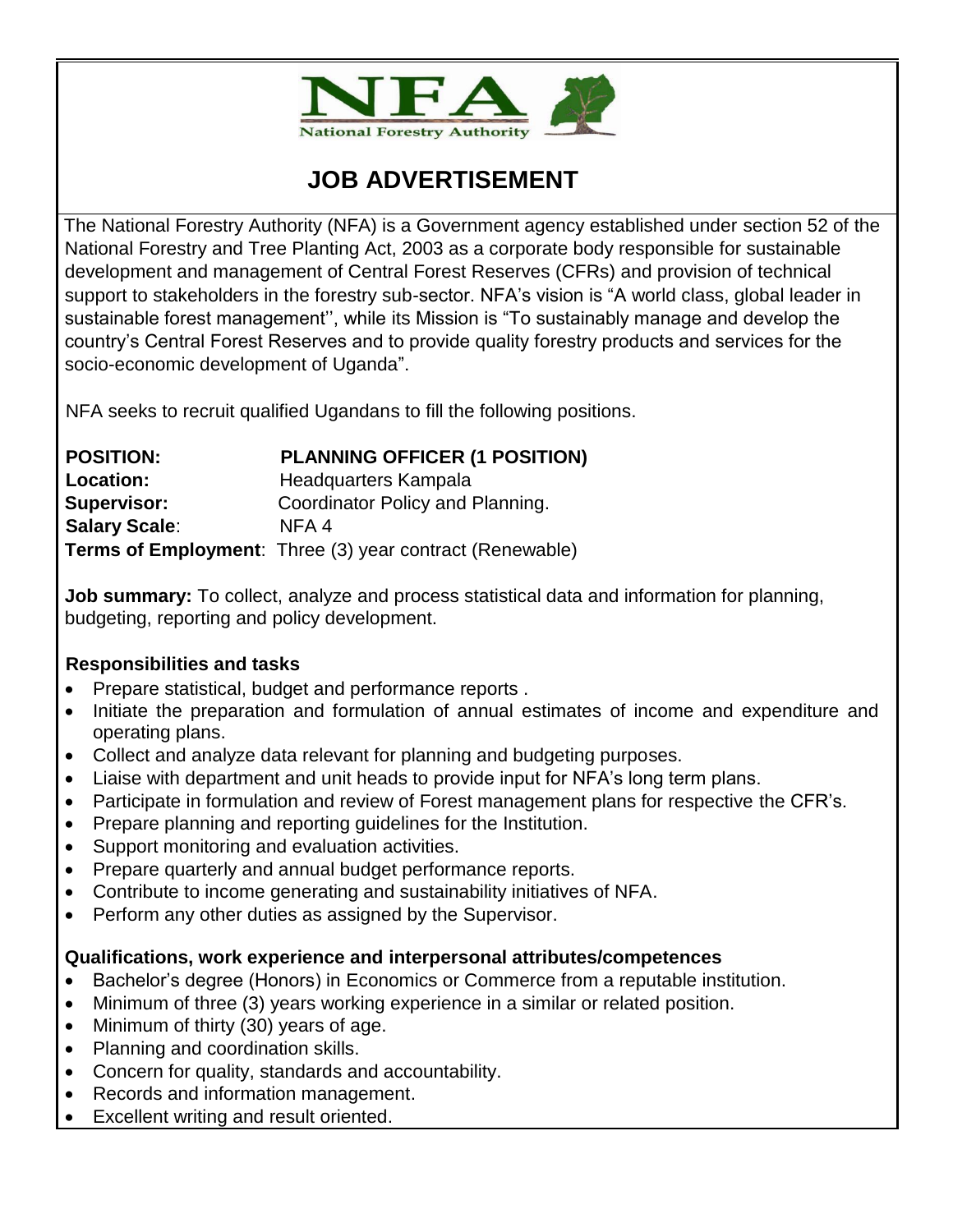| <b>POSITION:</b>                                                | <b>FOREST SUPERVISOR (6 POSITIONS)</b>               |
|-----------------------------------------------------------------|------------------------------------------------------|
| Reports to:                                                     | Sector Manager/Plantation Manager                    |
| <b>Duty Station:</b>                                            | Field based and ready to work in hard to reach areas |
| <b>Salary Scale:</b>                                            | NFA <sub>7</sub>                                     |
| <b>Terms of Employment:</b> Three (3) year contract (Renewable) |                                                      |

**Job summary:** Ensure protection and sustainable management of Central Forest Reserves.

## **Responsibilities and tasks**

- Take full charge of the beat and manage the Central Forest Reserves (CFRs).
- Implement forest management plans including raising nursery seedlings, planting trees and regular forest boundary maintenance.
- Initiate, maintain and manage relationships with local communities.
- Participate in preparation and review of Forest Management Plans.
- Prepare and implement operational work plans, weekly activity schedules and targets and ensure their accomplishment.
- Supervise and report performance of all licensed activities within the beat and maintain an updated register.
- Ensure collection of projected revenue.
- Participate in preparation and supervision of local contracts where applicable and certification of completion of work.
- Ensure regular maintenance of forest forest infrastructures.
- Monitor and regularly report on flowering and seeding (phenology) of trees.
- Plan, conduct and supervise forest patrols to ensure integrity of the forest.
- Participate in forest protection activities beyond the beat.
- Perform any other duties as assigned by the supervisor.

# **Qualifications, work experience and interpersonal attributes/competences**

- Minimum of a Diploma in Forestry or Agro-forestry from a reputable institution.
- At least two (2) years working experience in a similar or related position in a reputable organization.
- Basic knowledge of forestry and environmental management.
- Minimum of twenty five (25) years of age.
- Good interpersonal, team building and organizational skills.
- Good communication skills.
- Ability to manage the supply chain for silviculture, harvesting operations and logistics.
- High level of integrity, resilience and reliability.
- Entrepreneurial ability and result-oriented.